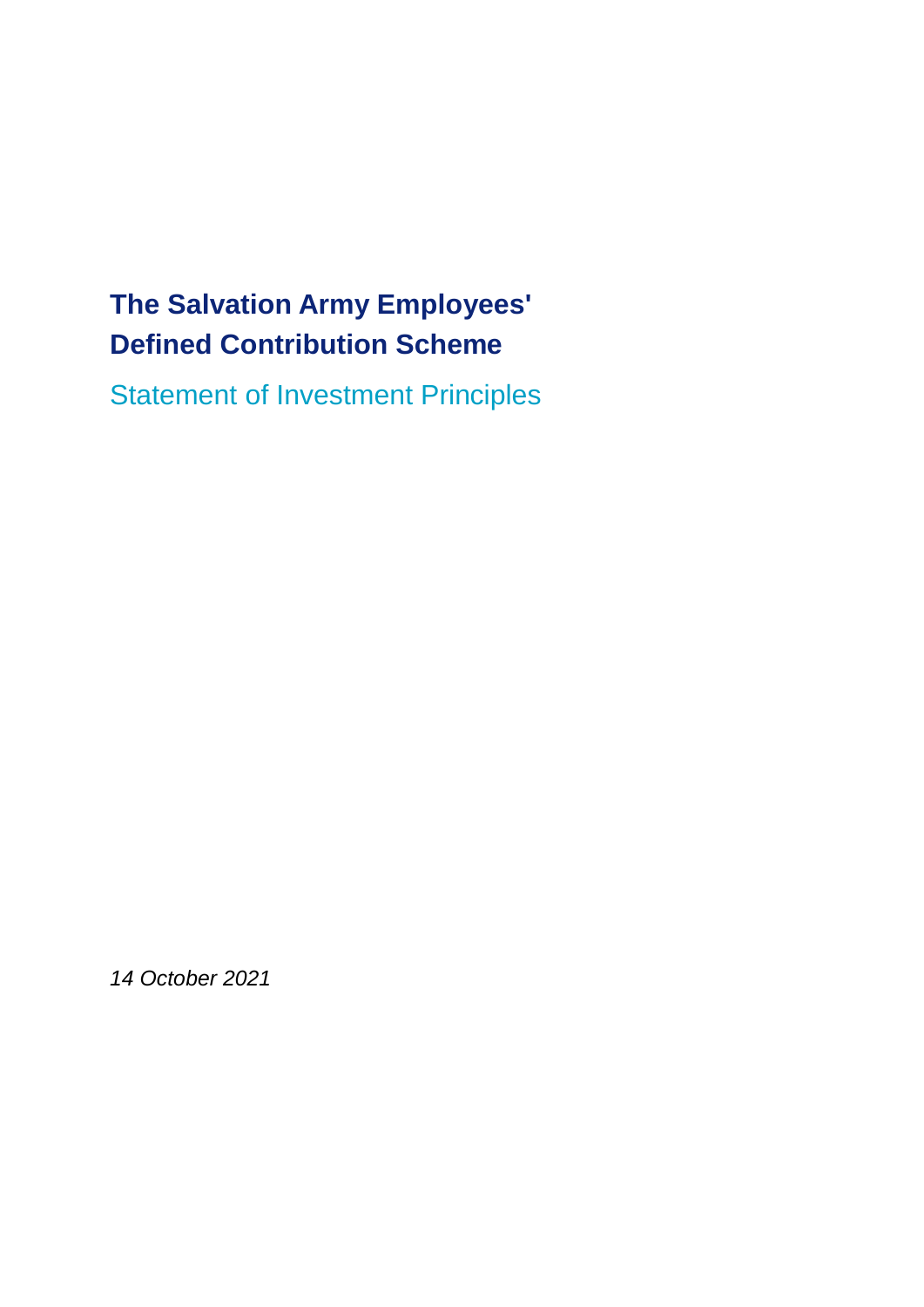# **Contents**

| <b>Introduction</b> | $\blacktriangleleft$                                            |
|---------------------|-----------------------------------------------------------------|
|                     | $\mathbf{2}$                                                    |
|                     | 6                                                               |
| Governance          | 8                                                               |
|                     | 10                                                              |
|                     | <b>Strategy</b><br><b>Default arrangement</b><br>Implementation |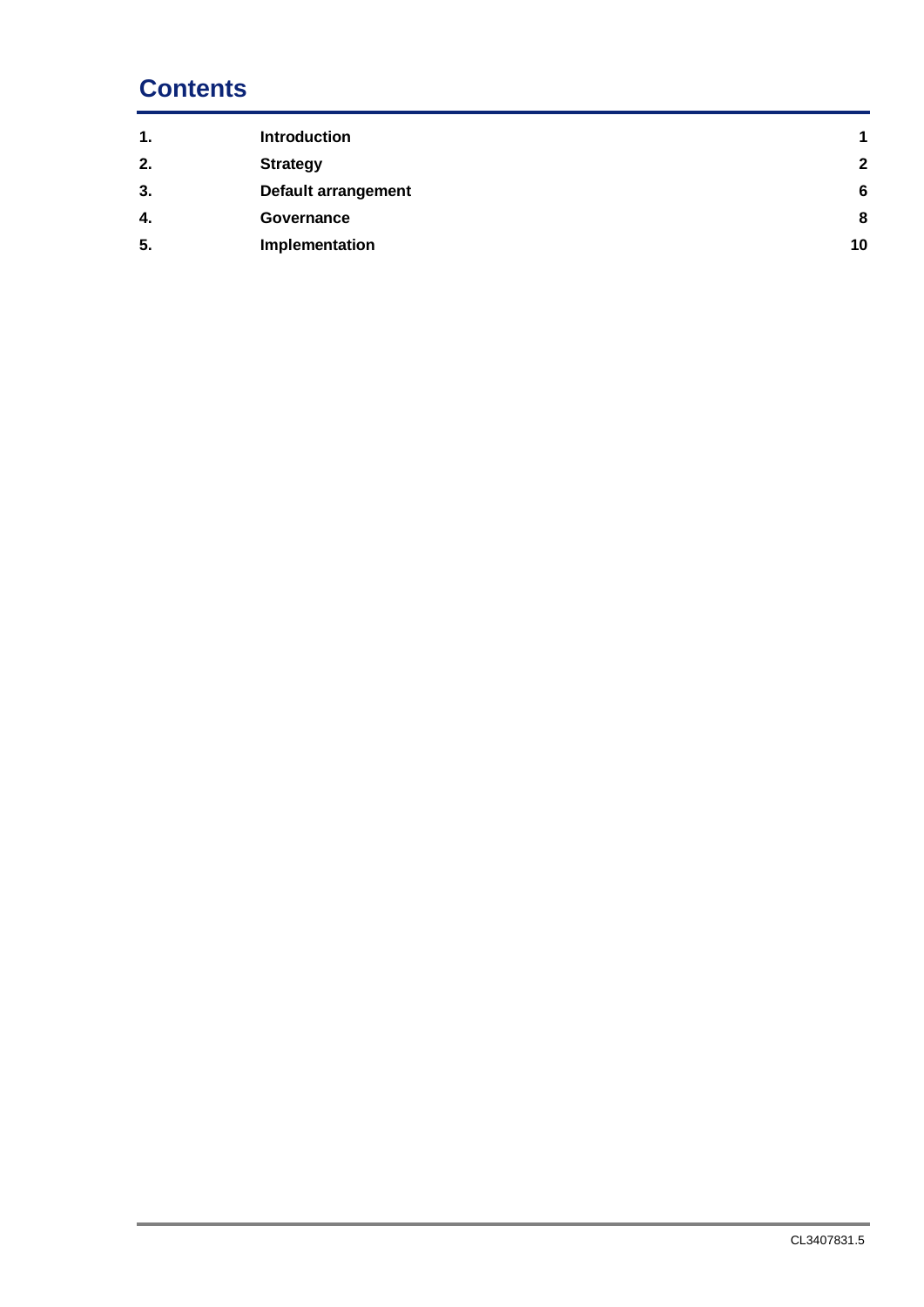# **1. Introduction**

# **1.1 Purpose of this Statement**

This Statement sets out the principles governing decisions about investments of the assets of The Salvation Army Employees' Defined Contribution Scheme ("the Scheme"). It has been prepared to comply with section 35 of the Pensions Act 1995 (as modified by the Pensions Act 2004) and the Occupational Pension Schemes (Investment) Regulations 2005.

In preparing this statement the Trustees have taken into account the requirements of the Pension Regulator's Code of Practice 13, Governance and administration of occupational defined contribution trust-based schemes.

# **1.2 Description of the Scheme**

The Scheme is a UK defined contribution arrangement, denominated in Sterling. The Scheme is open to new members. The monies are managed in unit funds by the investment manager and are used to provide money-purchase benefits.

### **1.3 Investment Powers**

The investment powers of the Trustees of the Scheme are set out in rule 3 of the Scheme Rules. This statement is consistent with those powers. Neither the statement nor the Rules restrict the Trustees' investment powers by requiring the consent of The Salvation Army to any investment.

The Investment Advisory Committee of The Salvation Army ("the IAC") advises the Trustees which have ultimate responsibility for the Scheme.

# **1.4 Advice on this Statement**

Written advice has been obtained from the IAC on the content of this Statement.

#### **1.5 Consultation with the Employer**

The Employer has been consulted on the content of this Statement.

#### **1.6 Status of this Statement**

The Statement was approved on 14 October 2021. The next planned review date is 14 October 2022.

It is reviewed by the Trustees and the IAC annually.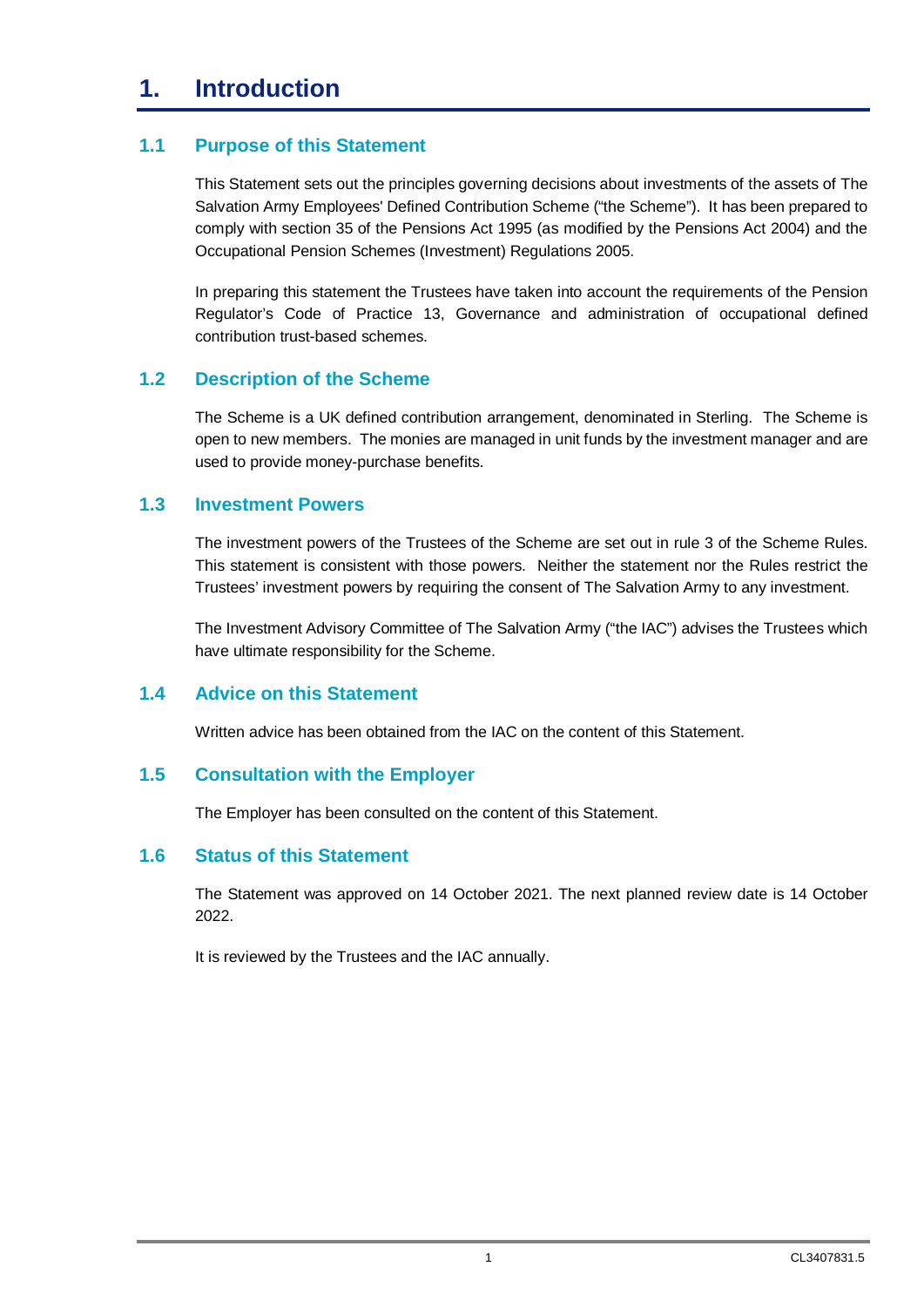# **2.1 Investment objective of the Scheme**

The Trustees are required to invest the Scheme assets in the best interests of the Scheme's members and beneficiaries. This is achieved by the provision of a default investment solution and, for Scheme members who do not wish to invest in the default investment solution, a range of investment funds that are suitable for meeting members' needs. This includes consideration of issues such as level of member understanding and simplicity of overall design.

Further information on the default investment solution is included in section 3.

# **2.2 Range of investment funds**

In addition to the default investment solution, the following investment funds have been selected by the Trustees in consultation with the IAC.

| <b>Fund option</b>                                                                  | <b>Fund description</b>                                                                                                                                                                                                                                  |  |  |
|-------------------------------------------------------------------------------------|----------------------------------------------------------------------------------------------------------------------------------------------------------------------------------------------------------------------------------------------------------|--|--|
| <b>Aviva Pension</b>                                                                |                                                                                                                                                                                                                                                          |  |  |
| <b>BlackRock Emerging</b><br><b>Markets Equity Index Tracker</b><br><b>Fund</b>     | The portfolio of the fund is spread across a number of markets to benefit from the<br>differences in each market economy. The aim is to achieve a return that is consistent<br>with the return of the MSCI Emerging Markets Index.                       |  |  |
| <b>BlackRock Pacific Rim</b><br><b>Equity Index Tracker Fund</b>                    | Investment is concentrated in companies in the Pacific Rim. The fund aim is to achieve<br>a return that is consistent with the return of the FTSE Developed Asia Pacific ex-Japan<br>Index.                                                              |  |  |
| <b>Baillie Gifford International</b><br><b>Fund</b>                                 | To achieve capital growth by investing principally in equities of companies worldwide,<br>excluding the UK.                                                                                                                                              |  |  |
| <b>BlackRock World (ex UK)</b><br><b>Equity Index Tracker Fund</b>                  | To invest in the shares of overseas companies (Europe, Japan, Far East, US and<br>Canadian markets) according to markets capitalization weightings. The aim is to<br>achieve a return that is in line with the FTSE Developed (ex UK) Index.             |  |  |
| <b>BlackRock (50:50) Global</b><br><b>Equity Index Tracker Fund</b>                 | To provide returns consistent with the markets in which it invests (both in the UK and<br>overseas) and provide broad exposure to countries around the world.                                                                                            |  |  |
| <b>Stewardship International</b><br><b>Fund</b>                                     | Investment is concentrated in companies in any market whose products and operations<br>are considered to be making a positive contribution to society and will exclude non-<br>ethical companies.                                                        |  |  |
| <b>BlackRock UK Equity Fund</b>                                                     | To maximize the total return to investors from a combination of capital growth and<br>income by investing largely in the ordinary shares of UK companies in any and all<br>economic sectors.                                                             |  |  |
| <b>BlackRock UK Equity Index</b><br><b>Tracker Fund</b>                             | To invest in the shares of UK companies and aim to achieve a return that is consistent<br>with the return of the FTSE All Share Index.                                                                                                                   |  |  |
| <b>Stewardship UK Equity</b><br><b>Income Fund</b>                                  | Investment is concentrated in UK companies whose products and operations are<br>considered to be of long-term benefit to the community and will exclude non-ethical<br>companies.                                                                        |  |  |
| <b>Property Fund</b>                                                                | To achieve capital growth and income by investing mainly in UK commercial property.                                                                                                                                                                      |  |  |
| <b>BlackRock Over 15 Year</b><br><b>Corporate Bond Index</b><br><b>Tracker Fund</b> | To invest in investment grade corporate bonds, denominated in Sterling, and aims for a<br>return consistent with the Markit iBoxx £ Non-Gilts Over 15 Years Index.                                                                                       |  |  |
| <b>BlackRock Sterling Liquidity</b><br>Fund                                         | To provide short-term liquidity by maintaining a portfolio of high quality short term money<br>market instruments.                                                                                                                                       |  |  |
| <b>HSBC Islamic Global Equity</b><br><b>Index Fund</b>                              | The fund is specifically designed for investors who wish to invest in global equity<br>markets in compliance with Shariah (Islamic law). The aim is to achieve a return that is<br>consistent with the return of the Dow Jones Islamic Titans 100 Index. |  |  |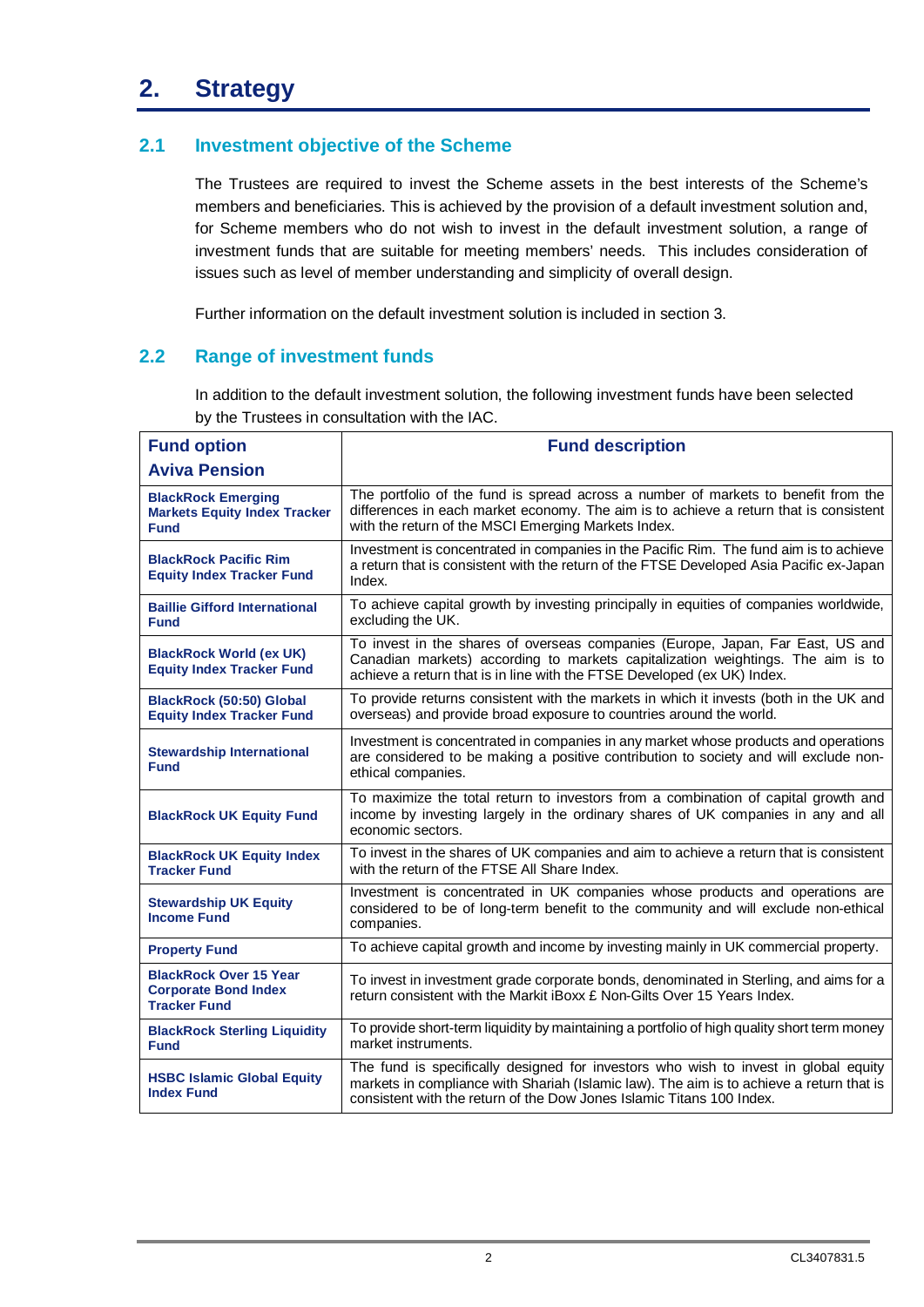# 2. Strategy (continued)

# **2.3 Policy for maintaining funding**

By investing in funds in line with members' selections, the Scheme matches the assets to liabilities such that the Scheme will maintain 100% funding at all times.

## **2.4 Policy for choosing investments**

The management of the Scheme's assets is performed by the investment manager which is regulated by the Financial Conduct Authority. The Trustees and the IAC are satisfied that the investment manager provides value for money to members, is reputable and reliable, with sufficient expertise and experience to carry out its role. The appointment, monitoring and, if required, dismissal of the investment manager are the responsibility of the Trustees.

The investment manager provides a range of pooled funds for investment which satisfy its criteria for value for money, security and liquidity. The Trustees have obtained advice from the IAC in the selection of the funds included in Section 2.2. These funds have been approved by the Trustees.

Individual investment choices are made in accordance with the wishes of members. If a member does not express their wishes, the lifetime investment strategy is implemented by default.

# **2.5 Risk and expected return**

The long term returns on equities are expected to provide a return higher than inflation and salary growth; however the risk experienced will be far greater than that of cash. Equities can experience short term losses but they are expected to produce growth over the longer term. The long term returns on the bond and cash options are expected to be lower than returns of the equity options. However, short term price movements in bond funds are expected to broadly match movements in the price of annuities, giving some protection against annuity price movement. Money market funds provide protection against short-term changes in capital values, and would be appropriate for members wishing to protect part of their retirement benefits to provide a cash lump sum.

The investment manager has assessed the risk and return characteristics of the individual funds included in the Scheme. These are detailed in the Scheme's "Choosing your Own Investment Funds" document ("the explanatory booklet").

Each fund's benchmark is set out in section 5. The performance of each index-tracking fund is expected to match its benchmark while each active fund is expected to exceed its benchmark.

# **2.6 Financially material considerations**

The Trustees expect the investment manager and the underlying managers (of individual funds in the fund range) to have integrated financially material considerations including Environmental, Social and Governance ("ESG") risk factors (which include but are not limited to consideration of climate change risk), as part of their investment analysis and decision-making processes. This includes upholding of rights and responsibilities by the investment manager to protect and enhance the value of their shareholdings on behalf of their clients. For index tracking funds, where investment is determined by the composition of the relevant index, the Trustees expect enhancement of shareholder value for these factors to be carried out via engagement and voting.

The Trustees incorporate the consideration of environmental, social and corporate governance factors into the selection process of investment managers. The Trustees also meet regularly with the investment manager as part of the review process. The Trustees have included within the fund range some funds that have positive ESG and/or ethical screening.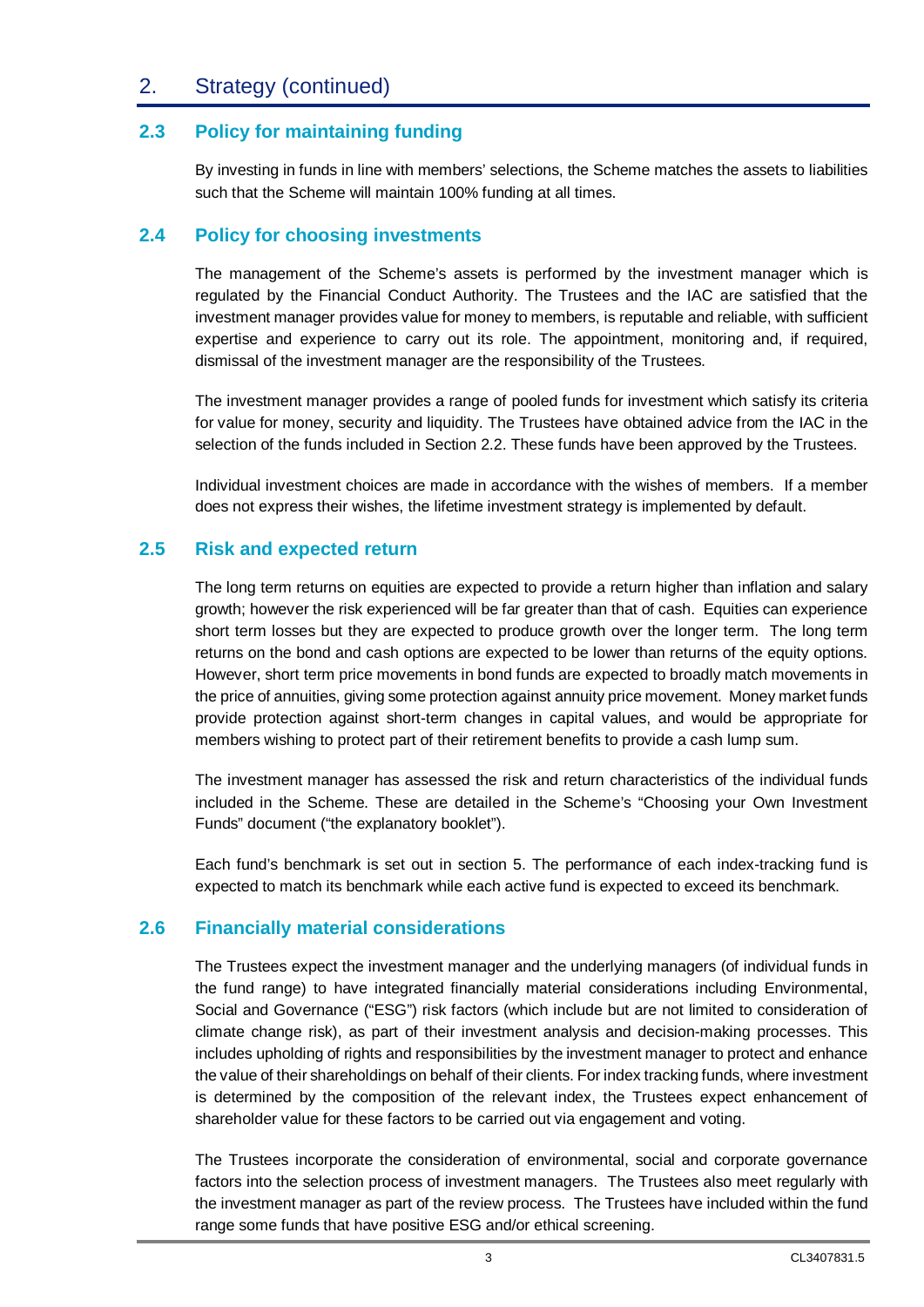# 2. Strategy (continued)

# **2.7 Socially responsible investment**

The Salvation Army maintains a Code of Ethical Practice, which is applied to the assets invested by The Army in connection with its charitable work and defined benefit pension arrangements. In these areas The Army bears the investment risk. For a defined contribution arrangement, such as the Scheme, it is appreciated that the investment risk is borne by the member. The Trustees have therefore provided a selection of mainstream funds with no ethical screen, together with ethical global equity and UK equity funds. The members therefore have access to ethical screening but do not have it imposed upon them.

# **2.8 Stewardship**

The Trustees expect ownership rights (including voting rights and engagement activities with issuers of debt and equity and other relevant persons about matters including performance, strategy, capital structure, management of actual or potential conflicts of interest, risks, social and environmental impact, corporate governance and other relevant matters) to be exercised by the investment manager in order to safeguard sustainable returns in the long-term. Where external investment funds are used the investment manager is expected to engage with, and obtain details from these managers, to ensure a consistent approach to investment, voting and engagement. The Trustees monitor the engagement activity of the manager through regular reporting and an annual review.

The Trustees will seek to appoint managers and select funds that have strong stewardship and engagement policies.

# **2.9 Asset manager arrangements**

The Trustees make a range of active and passive pooled funds available to members. The suitability of the range of pooled funds is reviewed annually to ensure each fund meets its investment objective.

As pooled funds are used, there is limited scope for the Trustees to incentivize the investment manager to align its investment strategy and decisions with the Trustees' policies. Instead, pooled funds with appropriate investment strategies are selected.

The investment manager is remunerated by the payment of annual management charges, which are quoted as a percentage of assets under management. Hence it is incentivized to make decisions based on assessments about the performance of an issuer of debt or equity, and to engage with third party funds, and issuers of debt or equity in order to improve their performance and increase the funds under management, so that the pooled funds are more likely to meet their performance objectives.

In addition a review of the Investment Manager is held triennially providing further incentive to deliver in line with the Trustees' policies.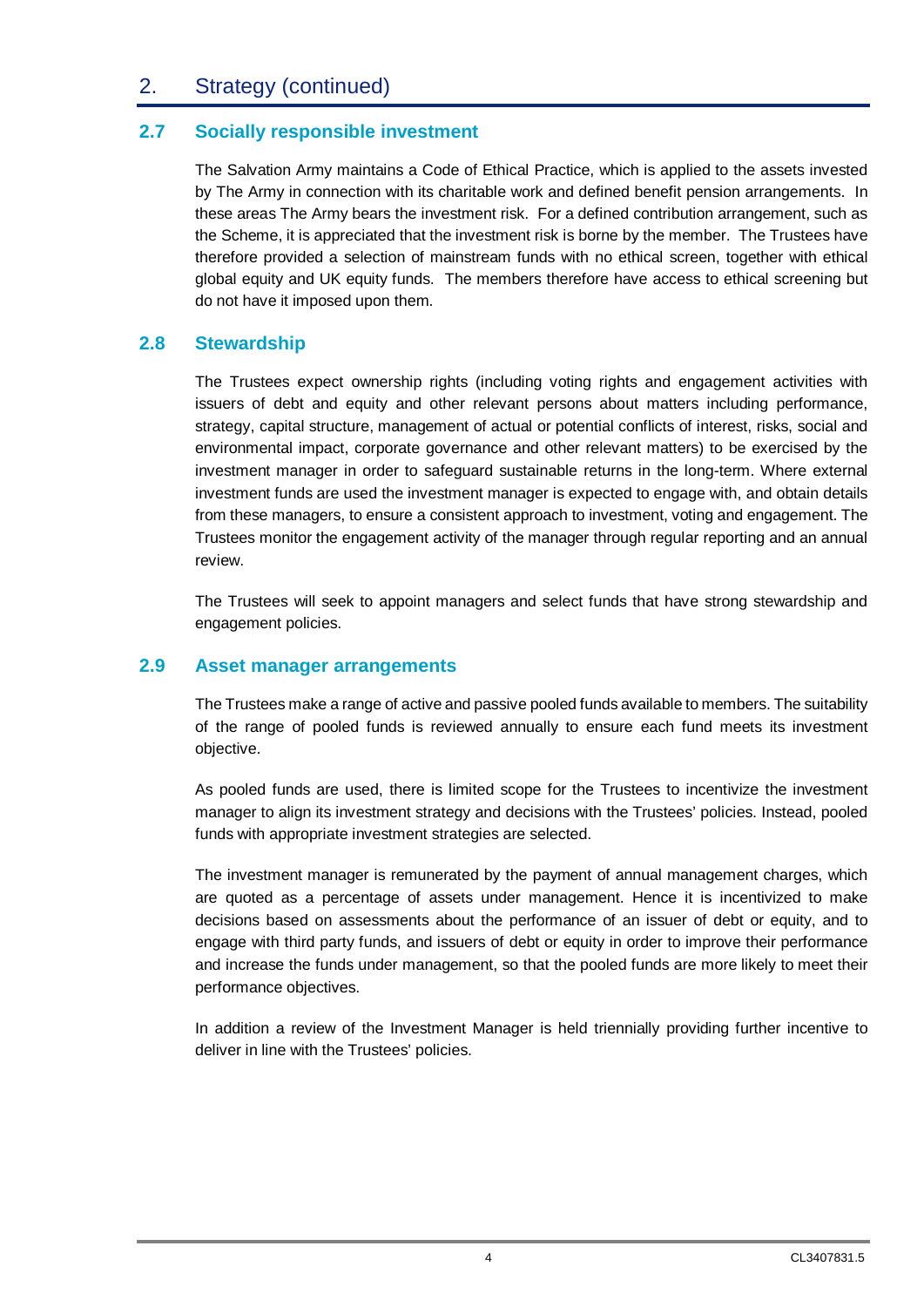# 2. Strategy (continued)

# **2.10 Monitoring**

The Trustees monitor the pooled funds' performance against its benchmarks and performance objectives on a quarterly basis, to evaluate whether the performance has been in line with the Trustees' policies on risks and expected returns.

The Trustees monitor how financially material considerations including, but not limited to, environmental, social and governance considerations have been taken into account through the receipt of reports on the exercise of rights that have been delegated to the investment manager. These include how the investment manager has voted and engaged with the companies in which they invest. This information is included in the Scheme's engagement report and the conclusions included in the Scheme's annual Implementation Statement.

Having evaluated the Investment Manager's performance in this area the Trustees would seek to encourage the Investment Manager to improve their practices in any areas identified for improvement with any unresolved issues being taken into account in the triennial review of the Investment Manager.

The Trustees also annually review the investment manager's service and fee terms against those available in the market and consider if these represent value for members.

The Trustees recognize that portfolio turnover and associated transaction costs are a necessary part of investment management and that the impact of portfolio turnover costs is reflected in performance figures provided by the investment managers. The Trustees consider the impact of the transaction costs as part of its annual assessment of value for money for members.

The duration of the investment manager's appointment will depend on the level of service, stewardship activity, investment performance including the outlook for future performance. In addition individual pooled funds are reviewed annually with a process agreed for considering funds for replacement or removal. Generally, the Trustees would be unlikely to terminate a mandate or remove a fund on short-term performance grounds alone.

# **2.11 Liquidity and realization of investments**

The funds included in the Scheme are unit funds which operate daily dealing to guarantee ease of access. As property can take longer to buy and sell this may result in delays in members being able to sell property units. The liquidity risks of the property fund are set out for members in the explanatory booklet.

#### **2.12 Manager risk**

The Trustees reduce manager risk by mainly using passive funds for the default option, and for about half of the fund range. They also diversify risk by using several different underlying fund managers.

#### **2.13 Review of fund range**

The Trustees consider the continued suitability of the fund range and lifestyle strategy on an annual basis. The review considers fund performance, expenses and the number of funds relative to members' reasonable needs.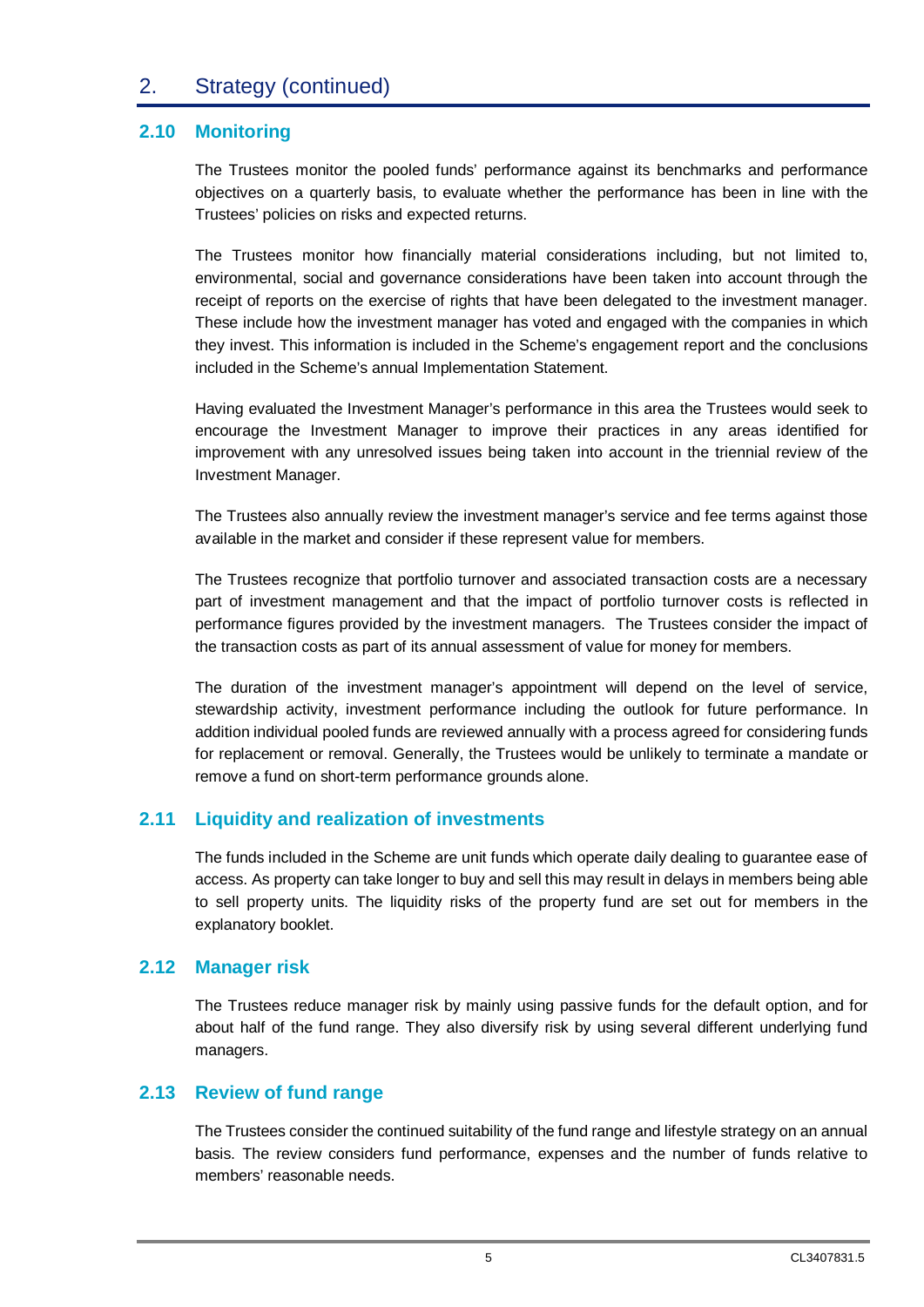# **3. Default arrangement**

The default arrangement is referred to by the Trustees as the default investment solution.

# **3.1 Objectives of the default investment solution**

- · To provide appropriate investment for members who do not make an investment choice.
- · To provide inflation-beating growth with the aim of maximizing the value of retirement benefits.
- · To gradually reduce capital risk and to invest in asset classes consistent with expected retirement benefits of lump sum and reliable regular income.

# **3.2 Default investment solution**

The Trustees have selected the Balanced Lifetime Investment Programme as the default investment solution for all members regardless of the length of time to retirement.



This is shown in the chart below:

This solution provides a growth phase up until 10 years until retirement by investing solely in equities. In the 10 years up to retirement it moves investments into the appropriate lower risk assets of bonds and cash.

# **3.3 Risk and expected return**

The default investment solution is important since many members are not willing or able to select their own investments. It adapts accordingly to a member's period to retirement, moving gradually from higher risk growth assets to those more suitable to provide for retirement benefits. Passive funds have been selected for the principal asset classes. These provide good diversification and generally have lower charges than corresponding active funds. Manager risk is reduced and the Trustees expect performance net of fees to be higher than that of the average comparable active fund.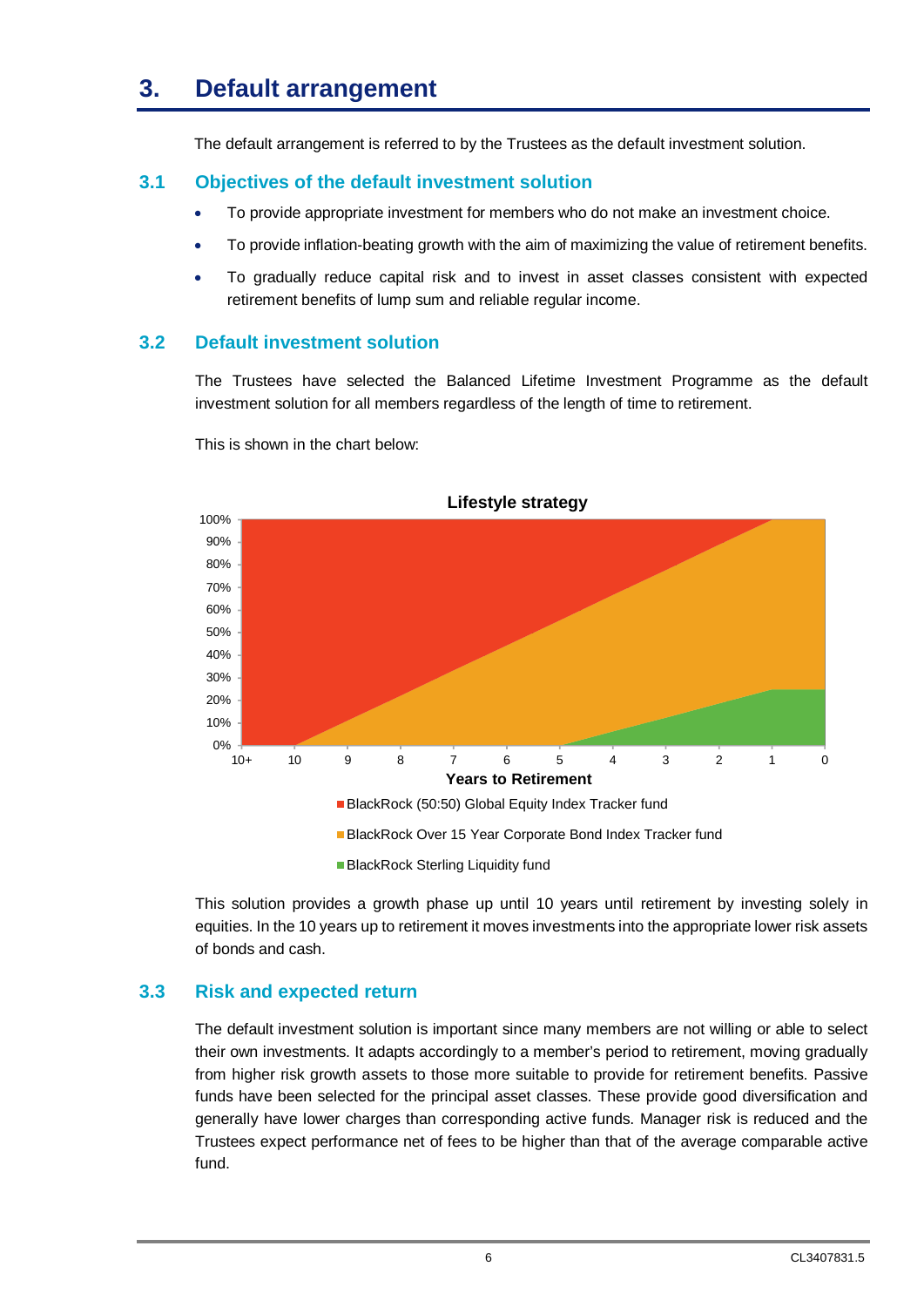# 3. Default arrangement (continued)

# **3.4 Review of default investment solution**

The Trustees will review the strategy of the default investment solution and its performance at least every three years or without delay if there is significant change to the investment policy or membership profile.

The date of the last review was 11 March 2021.

## **3.5 Members' control of retirement date**

Members are able to select a Target Retirement Date which then ensures that the lifestyle programme is set relative to this and not the retirement date for the standard retirement age of the Scheme (which would otherwise be used).

### **3.6 Liquidity**

To ensure that the members' holdings remain accessible at each individual member's retirement date, the Trustees have selected a default investment solution with a high level of liquidity. The holdings are in unit funds which operate with daily dealing to guarantee ease of access. The Trustees also stipulate a minimum fund size, to ensure the cumulative member holdings do not make up too large a proportion of the total fund size.

### **3.7 Financially material considerations and stewardship**

The default investment solution is subject to the policies regarding financially material considerations and stewardship as outlined in sections 2.6 and 2.8 of this Statement.

#### **3.8 Investment manager arrangements and monitoring**

The default investment solution is subject to the policies regarding arrangements with the investment manager as outlined in sections 2.9 and 2.10 of this Statement.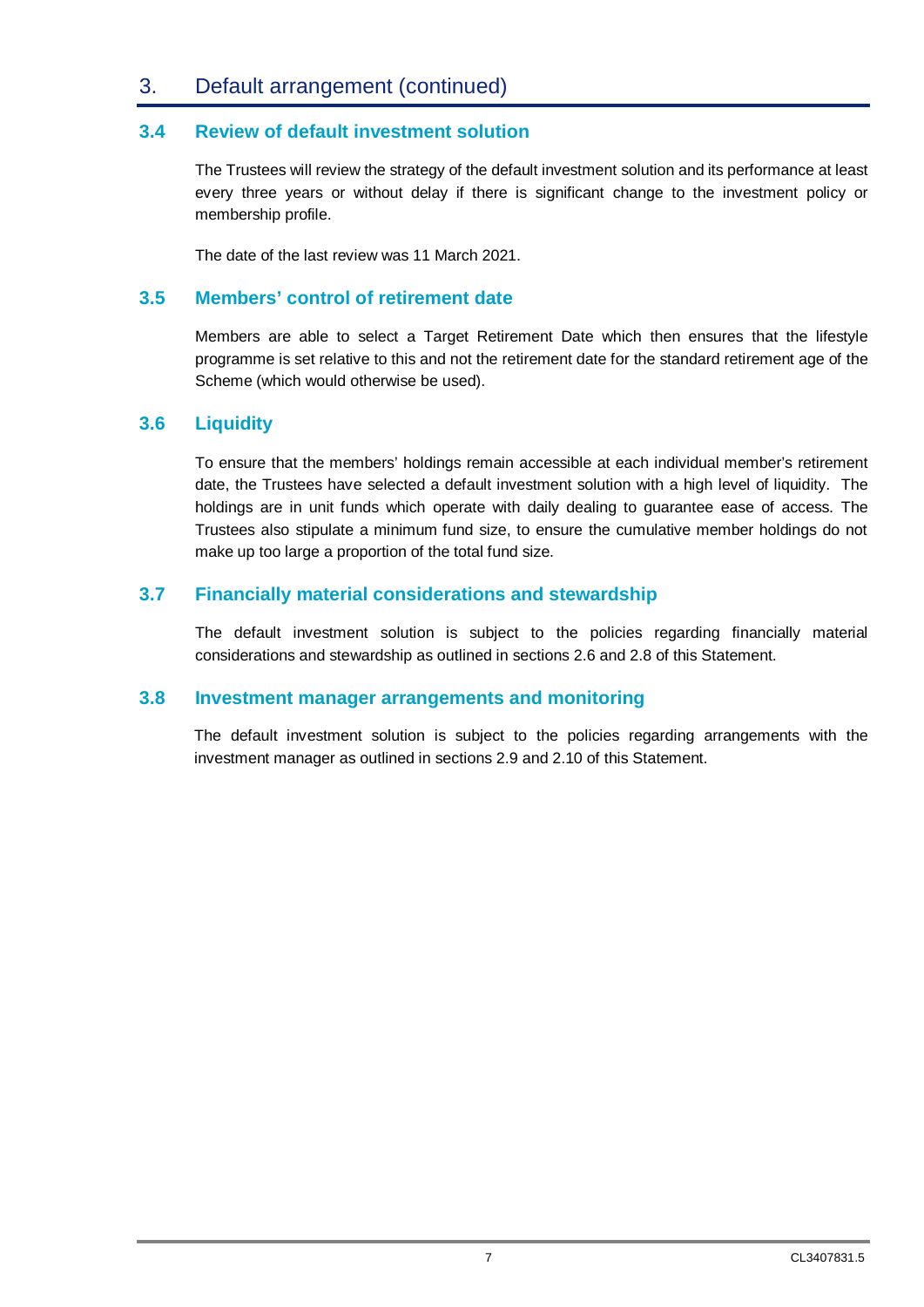# **4. Governance**

# **4.1 Allocation of responsibilities**

The Trustees are responsible for the investment of the Scheme assets. The Trustees take some decisions and delegate others. When deciding which decisions to take and which to delegate, the Trustees have taken into account whether they have appropriate training and expertise. The Trustees have established the following structure.

# **4.2 Trustees**

- · Set structures and processes for carrying out their role
- Appoint the investment manager(s)
- · Make ongoing decisions relevant to the operational principles of the Scheme
- Ensure compliance with legal requirements
- · Assess the level of training they require and take appropriate action

# **4.3 Investment Advisor**

- · Monitors investment performance
- · Monitors investment manager activity
- Advises on the suitability of the types of investments
- Every 12 months the IAC will consider whether or not the investment manager:
	- · Has the appropriate knowledge and experience
	- · Is carrying out its work competently
	- · Has provided sufficient diversification
	- Has given regard to the suitability of investments
	- Has been exercising its powers of investment in accordance with this Statement
- Reviews independently produced quarterly reports to assist in monitoring the performance of the investment manager
- Arranges for suitable advice on this Statement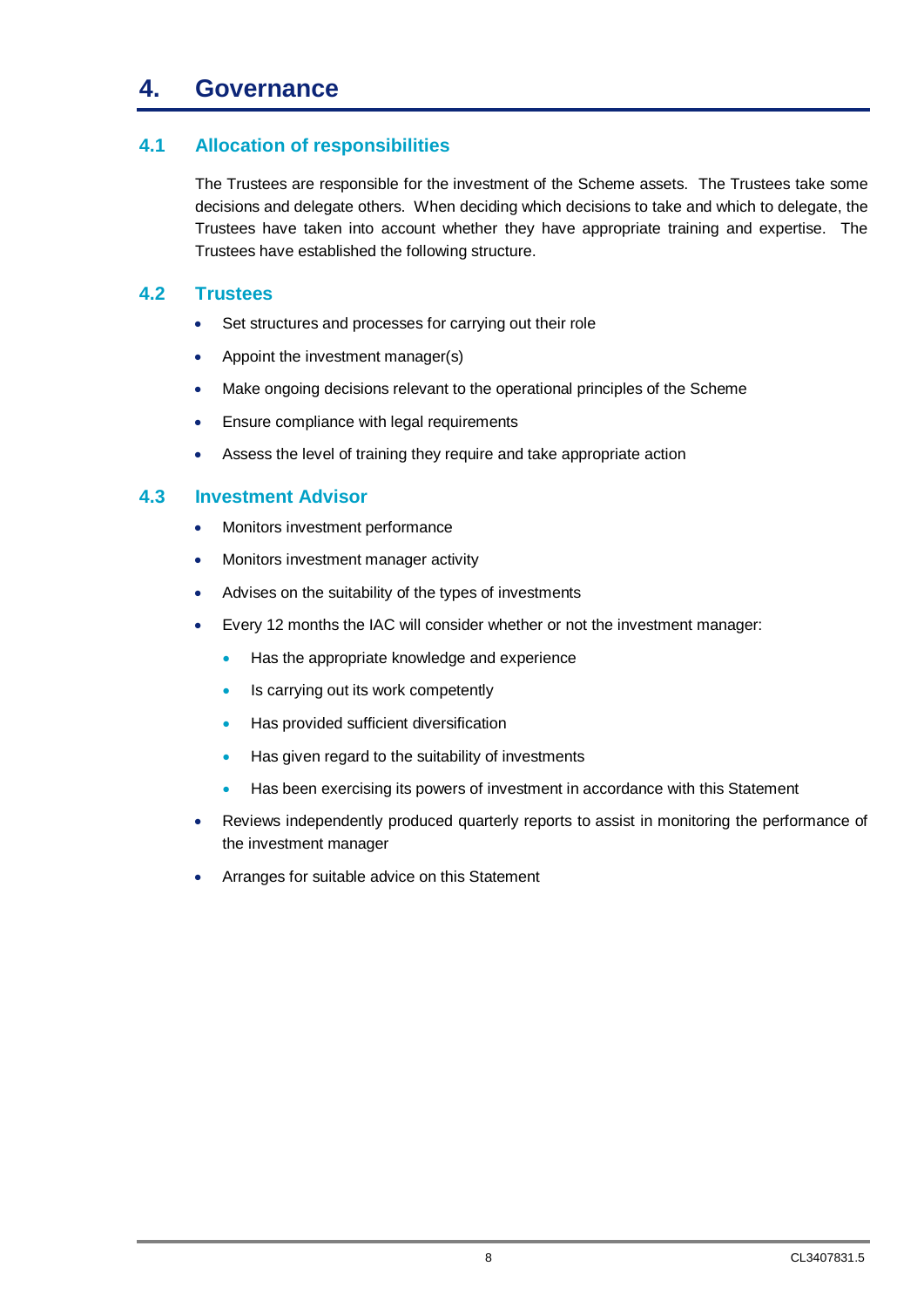# 4. Governance (continued)

### **4.4 Investment manager**

- · Manages, day-to-day, the investments of the range of funds
- · Operates within the terms of this Statement and written agreements
- · Ensures that suitable internal operating procedures are in place
- · Will supply performance information as requested each quarter
- · Ensures it, as well as the selected external fund managers, act in investors' best interests with regards to voting and engagement with companies taking into account financially material considerations

# **4.5 Custodian**

- · Provides safekeeping for the Scheme's assets
- · Provides administrative duties, such as the collection of dividends and dealing with corporate actions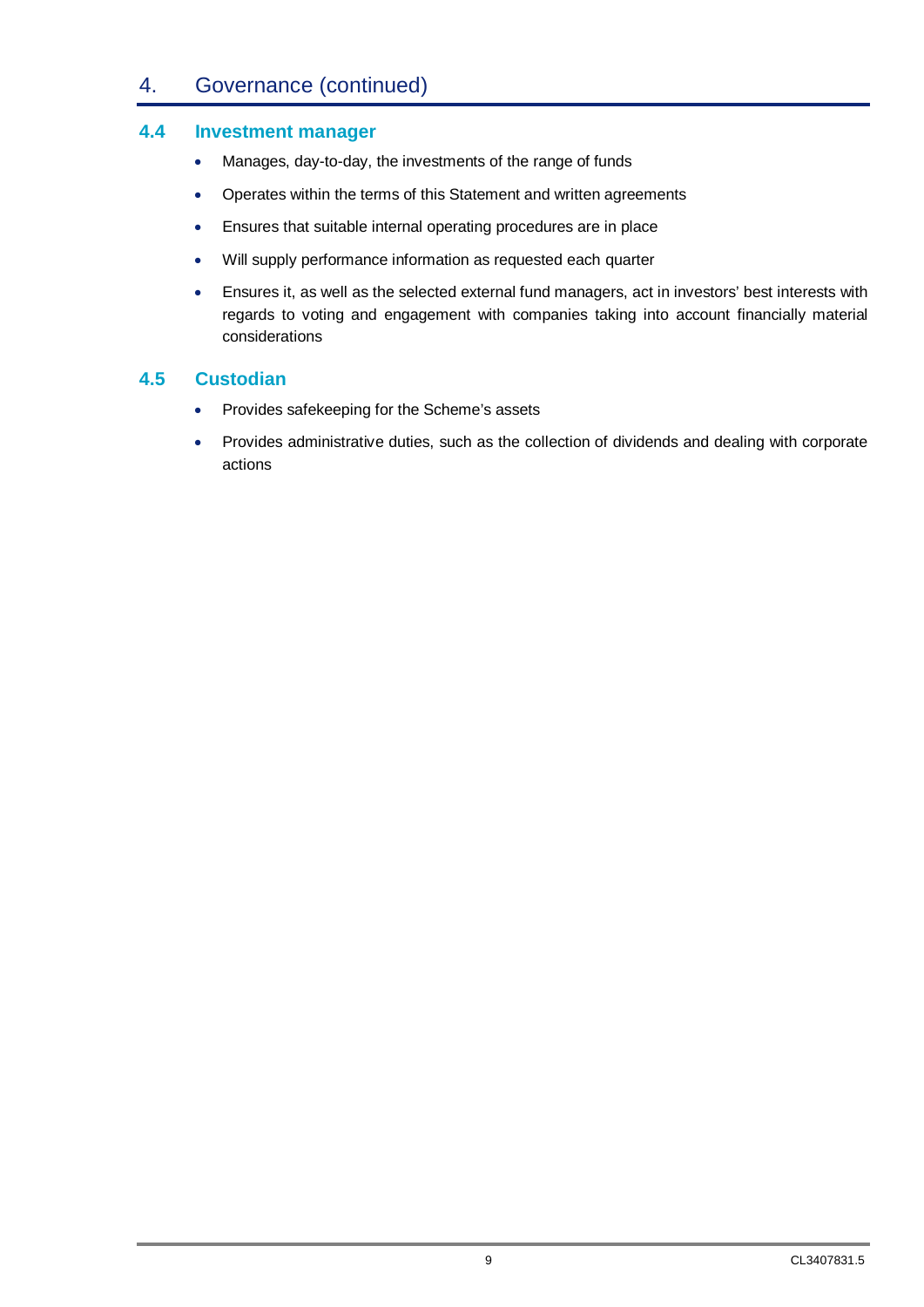# **5. Implementation**

# **5.1 Trustees**

The Trustees of The Salvation Army Employees' Defined Contribution Scheme are the following individuals, all of which are employer nominated, bar Sandeep Parmar and Richard Loach.

- · Mr Sandeep Parmar
- · Mr Colin Hepburn
- Mr Andrew Yates
- · Mr Richard Loach
- Mr Kevin Dare
- · Ms Edna Veal
- Ms Sam Kaler

### **5.2 Investment advisor**

The investment advisor is the IAC.

#### **5.3 Investment manager**

The Trustees have appointed Aviva as the investment manager. It manages funds and uses its expertise to select third party funds. Aviva is regulated by the FCA.

## **5.4 Custodian**

The custodian for the majority of the funds is HSBC Bank Plc. Some funds are held with the Bank of New York Mellon SA/NV London Branch, BNY Mellon International Limited, JP Morgan Bank (Ireland) plc and RBC Investor Services Bank SA.